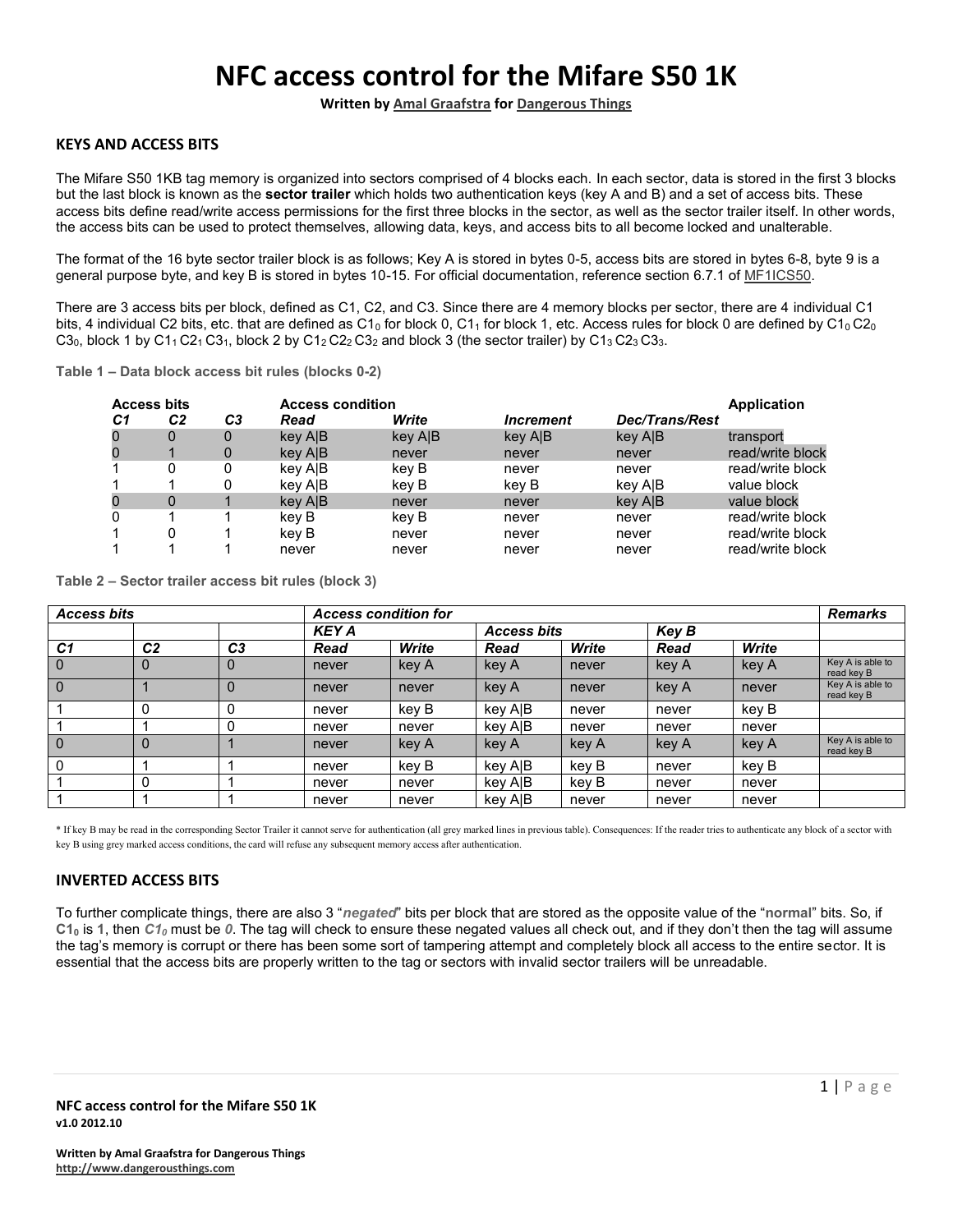#### **UNFORMATTED S50**

Unformatted tags from the manufacturer typically have keys A and B set to a default value of FF FF FF FF FF FF for every sector, and all sector access bits set to FF 07 80 which means blocks 0-2 are able to be read and written using either key A or B, and key A can read or write to the entire\* sector trailer.

| Sector 0 (0x00)                                                 | Sector 1 (OxO1)                            |
|-----------------------------------------------------------------|--------------------------------------------|
| $[001 \t A D 65 F8 8F 8F 88 04 00 ]]$                           | [04] 00 00 00 00 00 00 00 00 00            |
| r--  48 85 14 58 45 18 36 18  HXE.6.                            | rwi 00 00 00 00 00 00 00 00                |
| $[0]$ $[0]$ $[0]$ $[0]$ $[0]$ $[0]$ $[0]$ $[0]$ $[0]$ $[0]$ $[$ |                                            |
| rwi 00 00 00 00 00 00 00 00                                     | rwi 00 00 00 00 00 00 00 00                |
|                                                                 |                                            |
| rwi 00 00 00 00 00 00 00 00                                     | rwi 00 00 00 00 00 00 00 00                |
| LO3J FF:FF:FF:FF:FF:FF Factory default key                      | [07] FF:FF:FF:FF:FF:FF Factory default key |
| WXX FF:07:80 69                                                 | WXX FF:07:80 69                            |
| (r) FF:FF:FF:FF:FF:FF Factory default key                       | (r) FF:FF:FF:FF:FF:FF Factory default key  |
|                                                                 |                                            |

| $FF:07:80$ Byte L |            | $CZ_3$ | $CZ$ <sub>2</sub> | $CZ_2$ | CZ <sub>0</sub> | $CL_3$          | $CL_2$     | $\mathcal{C} \mathcal{I}_\mathcal{I}$ | $\overline{\mathcal{L}I_{\mathcal{Q}}}$ |
|-------------------|------------|--------|-------------------|--------|-----------------|-----------------|------------|---------------------------------------|-----------------------------------------|
|                   |            |        |                   |        |                 |                 |            |                                       |                                         |
|                   | Byte       | Cla    | Cl <sub>2</sub>   | C1ı    | Clo             | СЭэ             | СЭг        | СЭ1                                   | СЭо                                     |
|                   |            |        |                   |        |                 |                 |            |                                       |                                         |
|                   | Bvte<br>8  | $C_3$  | $C_2$             | C3ı    | С∃о             | C2 <sub>3</sub> | C2a        | C <sub>2</sub>                        | C2o                                     |
|                   |            |        |                   |        |                 |                 |            |                                       |                                         |
|                   | <b>Blk</b> | 000    | <b>Blk</b>        |        | <b>B1k</b>      | 000             | <b>B1k</b> | 001                                   |                                         |

*\* As illustrated in table 2, key A can never read itself. It is assumed key A is already known if the reader has authenticated with it. This approach saves bit space and makes it possible to define 8 different access configurations that cover the most useful options for 4 different memory blocks – all with only 3 bytes of data.* 

#### **NFC FORMATTED S50**

Upon formatting the S50 for NFC, a typical NFC application will do the following;

1) Create a MAD in sector 0 that creates NFC AID records to identify all subsequent sectors as storing NFC NDEF data. The sector trailer is also typically updated with a MAD access key value for key A as defined by the NFC spec, a secret value for Key B, and access bits are set to restrict the MAD so it can only be read with Key A and only be updated with key B.

2) For subsequent sectors defined in the MAD by NFC AID records, key A is typically set to a public NDEF key as defined by the NFC spec, while access bits are typically set to allow key A to read/write blocks 0-2 and only read the sector trailer. Access bits are also set to allow key B to update key A, update access bits, update itself, and read/write blocks 0-2.

| Sector 0 (0x00)                                                                                                                                                                                                               | Sector 1 (OxO1)                          |
|-------------------------------------------------------------------------------------------------------------------------------------------------------------------------------------------------------------------------------|------------------------------------------|
| $E00J$ AD 65 F& &F BF && O4 OO $  .e  $                                                                                                                                                                                       | 00 00 03 08 D1 01 07 54  T <br>EO4J      |
| r--  48 85 14 58 45 18 36 18  HXE.6.                                                                                                                                                                                          | rwi O2 65 6E 61 6D 61 6C FE   enamal.    |
| $[0]$ $[0]$ $[1]$ $[0]$ $[0]$ $[0]$ $[0]$ $[0]$ $[0]$ $[0]$ $[0]$ $[0]$ $[0]$ $[0]$ $[0]$ $[0]$ $[0]$ $[0]$ $[0]$ $[0]$ $[0]$ $[0]$ $[0]$ $[0]$ $[0]$ $[0]$ $[0]$ $[0]$ $[0]$ $[0]$ $[0]$ $[0]$ $[0]$ $[0]$ $[0]$ $[0]$ $[0]$ | 00 00 00 00 00 00 00 00 $ $<br>CO 5 J    |
| rW- 03 El 03 El 03 El 03 El                                                                                                                                                                                                   | 00 00 00 00 00 00 00 00  <br>rwi         |
| 03 E1 03 E1 03 E1 03 E1   <br>rnam                                                                                                                                                                                            | 00 00 00 00 00 00 00 00 1<br><b>EOLI</b> |
| rW- 03 El 03 El 03 El 03 El                                                                                                                                                                                                   | rwi 00 00 00 00 00 00 00 00              |
| LOBO AO:AL:A2:A3:A4:A5 MAD access key                                                                                                                                                                                         | LO7] D3:F7:D3:F7:D3:F7 Public NDEF key   |
| 78:77:88 Cl<br>WХW                                                                                                                                                                                                            | 7F:07:88 40<br>WXW                       |
| XX:XX:XX:XX:XX:XX (unknown key)                                                                                                                                                                                               | XX:XX:XX:XX:XX:XX (unknown key)          |
|                                                                                                                                                                                                                               |                                          |

| 7F:07:88 | Byte L     | $CZ_3$ | C2z           | $CZ_1$          | CZ <sub>D</sub> | CL <sub>3</sub> | CL <sub>z</sub>    | $CL_1$         | CL <sub>0</sub> |
|----------|------------|--------|---------------|-----------------|-----------------|-----------------|--------------------|----------------|-----------------|
|          |            |        |               |                 |                 |                 |                    |                |                 |
|          | Byte       | Clз    | Cla           | CL <sub>1</sub> | CL <sub>0</sub> | CJ <sub>3</sub> | $C$ $\overline{J}$ | $C_2$          | $C$ $J0$        |
|          |            |        |               | о               |                 |                 |                    |                |                 |
|          | Byte<br>Ő  | $C_3$  | $\epsilon$ 3a | $C_3$           | $C_3$           | C2 <sub>3</sub> | C2 <sub>2</sub>    | C <sub>1</sub> | C2o             |
|          |            |        |               |                 |                 |                 |                    |                |                 |
|          | <b>B1k</b> | 000    | <b>Blk</b>    | 000             | B1k<br>∍        | 000             | <b>B1k</b>         | 011            |                 |